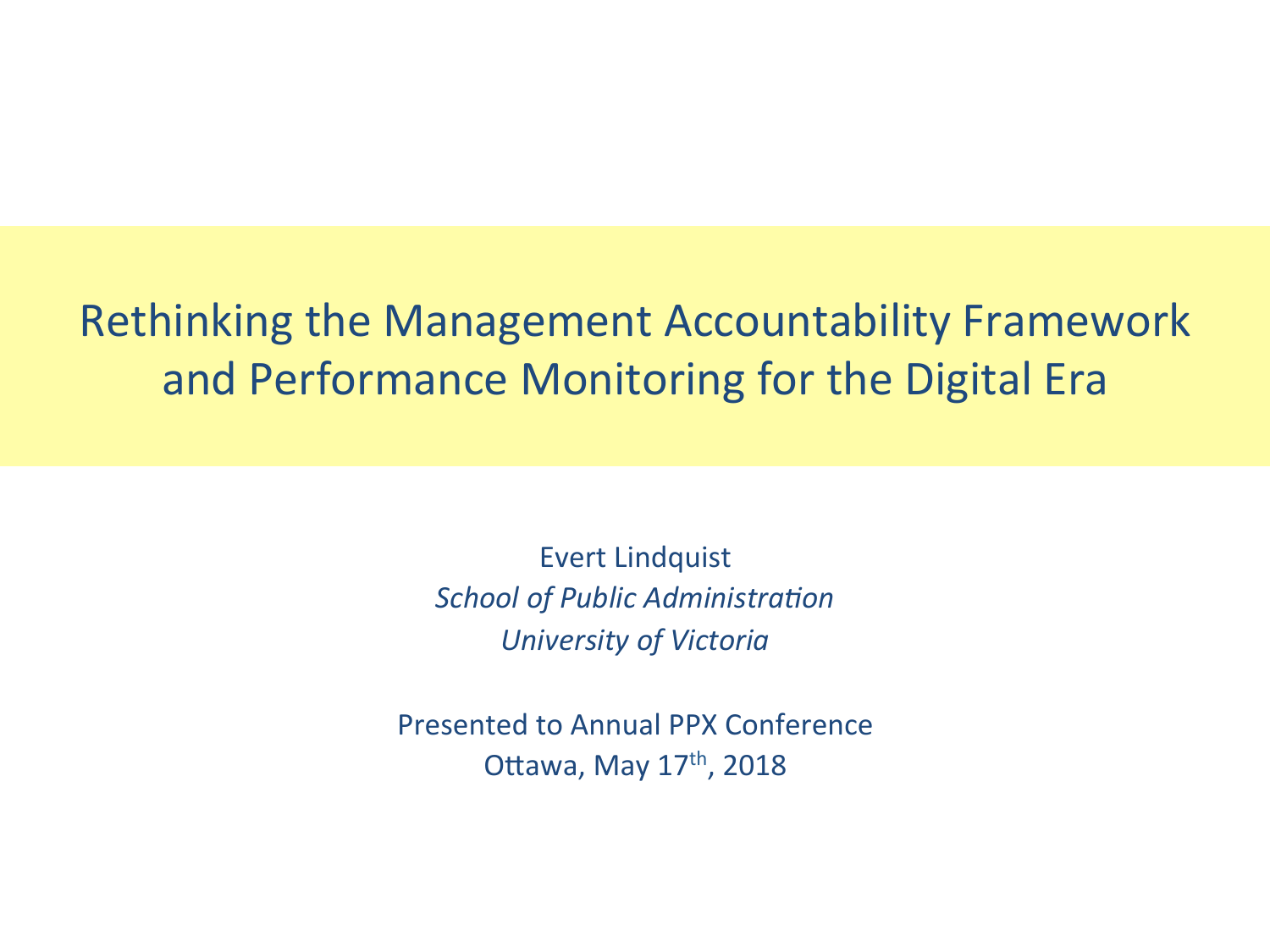# The Challenge and Argument

- Initiated in 2003, the Management Accountability Framework has served has a one means for monitoring the performance of departments/agencies and deputy ministers.
- First seen as a way of engaging executive teams on strategic issues confronting departments, and unique by international standards, it has long been viewed as a 'tick-box' exercise.
- One of Ottawa's practices targeted by Clark & Swain (2005).
- MAF recently reviewed for a second time, in the context of the Trudeau government, which seeks to do things differently.
- The review proceeded in the context not only of Treasury Board's new Results Policy and the 'deliverology' push but also continuing constraint and demands for performance.
- This paper argues that MAF should also be viewed from 'open *government', capability, and learning perspectives.*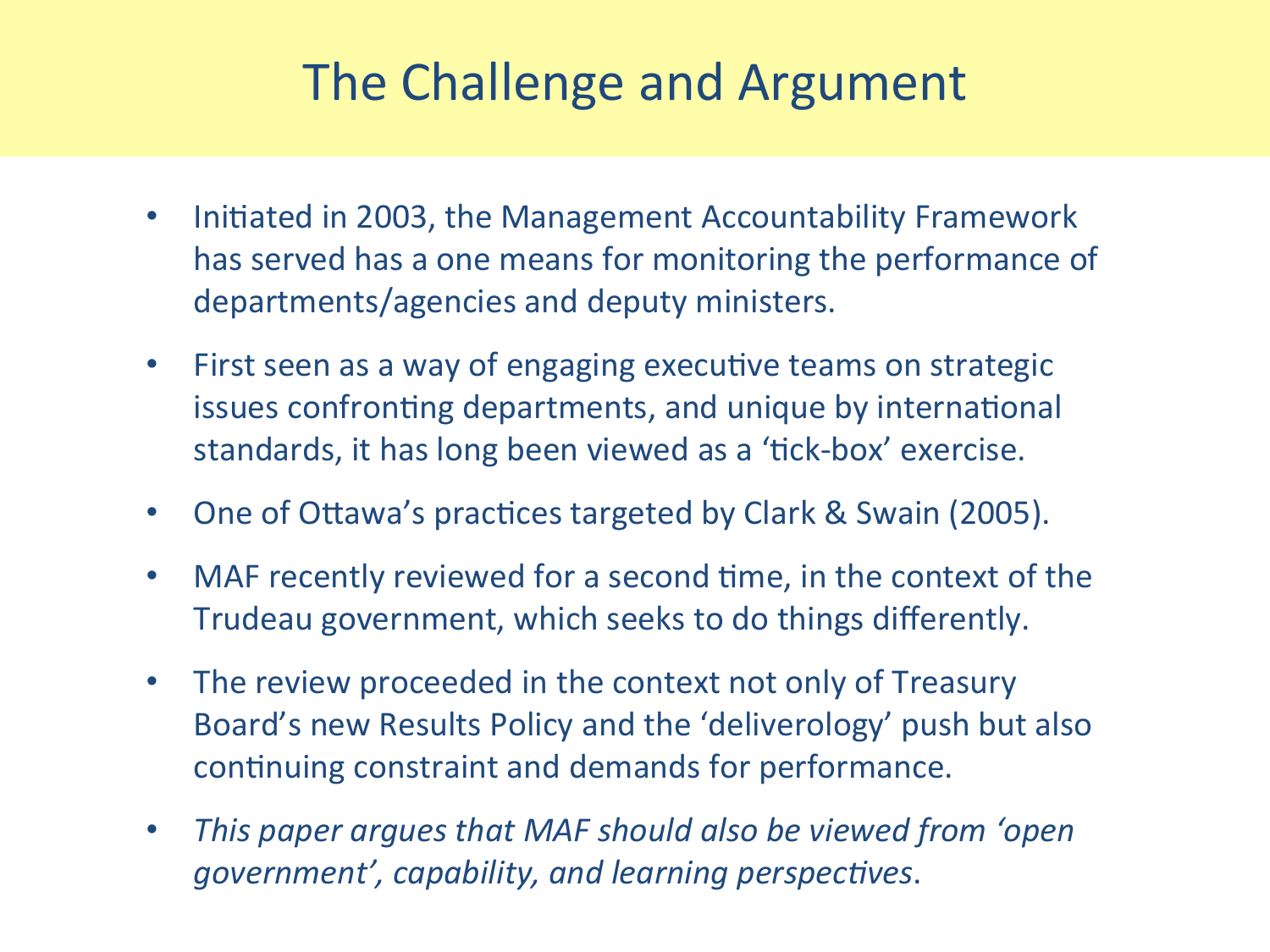## What Is the Management Accountability Framework?

- Arose out of the Modern Comptrollership and *Results for Canadians* initiatives, which sought integrated information & perspectives on management of departments and agencies.
- MAF provides an overall empirical picture and assessment of the quality of management and systems of departments and agencies rooted in aspects of "well-performing" public sector organizations:
	- (1) governance and strategic direction; (2) values and ethics; (3) people; (4) policy and programs; (5) citizen-focused service; (6) risk management; (7) stewardship; (8) accountability; (9) results and performance; and (10) *learning, innovation, and change management.*
- MAF became legendary as reporting exercise because of numerous indicators (at one point 41) and even more measures (over 140); a contrast to the spirit of the Shared Management Agenda and Dept. Assessments initiated by TBC Secretary in early 1990s.
- MAF increasingly has the look and feel of a quality assurance and risk management assessment system.
- Feeds into the review of deputy ministers undertaken by COSO.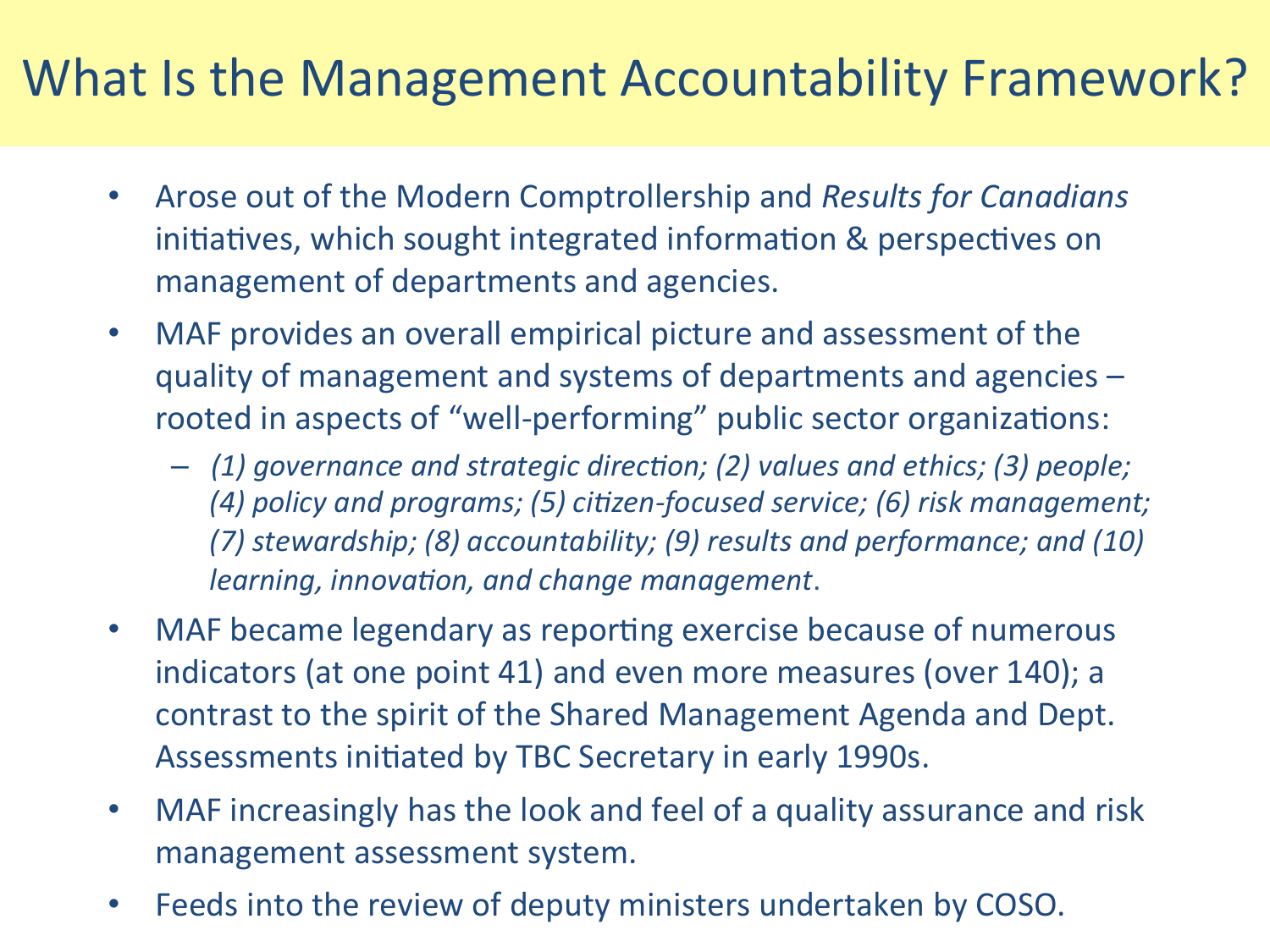#### **Management Accountability Framework**

| <b>Public Service Values</b> |  |  |  |
|------------------------------|--|--|--|
|                              |  |  |  |

- Exemplary conduct
- Public service values tailored to realities/culture of department
- Values-based management practices

| <b>Governance</b><br><b>Citizen-focussed</b><br><b>Policy and</b><br><b>People</b><br>and<br><b>Service</b><br><b>Programs</b><br><b>Strategic</b><br>• Sustained analytic capacity<br>• Reflective of Canada<br>• Monitored, continuously<br>and culture of consultation,<br>• Respectful of official language<br>improved service quality<br><b>Directions</b><br>• Corporate<br>• Technology options fully<br>review and challenge<br>requirements                                                                                                                                                                                                                                                                                                                                                                                                                                                                                                                                                                                                                                                                                        | <b>Results</b><br>and<br><b>Performance</b>                                                                                                                                    |
|----------------------------------------------------------------------------------------------------------------------------------------------------------------------------------------------------------------------------------------------------------------------------------------------------------------------------------------------------------------------------------------------------------------------------------------------------------------------------------------------------------------------------------------------------------------------------------------------------------------------------------------------------------------------------------------------------------------------------------------------------------------------------------------------------------------------------------------------------------------------------------------------------------------------------------------------------------------------------------------------------------------------------------------------------------------------------------------------------------------------------------------------|--------------------------------------------------------------------------------------------------------------------------------------------------------------------------------|
| · Renewed/sustained capacity<br>• Results-focussed policy and<br>exploited<br>Support to<br>· Supportive workplace<br>• Empowered front-line<br>program agendas linked<br>minister, Cabinet<br>Employee engagement<br>deliverers<br>to government's horizontal<br>and Parliament;<br>• Opportunities to grow<br>• Effective relationships<br>priorities<br>Management<br>results<br>• Leadership continuum<br>• Citizen engagement<br>framework aligned<br>• Integrated<br>· Recognition, rewards and<br>• Confidence of the minister<br>to strategic<br>sanctions<br>and the centre<br>outcomes                                                                                                                                                                                                                                                                                                                                                                                                                                                                                                                                             | monitoring<br>and reporting of<br>program, service<br>and internal<br>financial and                                                                                            |
| The right<br>executive team<br><b>Stewardship</b><br><b>Risk Management</b><br><b>Accountability</b><br><b>Results-focussed</b><br>corporate priorities<br><b>Strategic resource</b><br>• Key risks identified and<br>• Management systems that<br>• Clear accountabilities and<br>• Departmental<br>allocation/<br>provide relevant information<br>managed<br>responsibilities for due process<br>reallocation based<br>• Risk lens in decision making<br>and early warning on resources,<br>and results<br>on performance<br>results and controls<br>• Risk smart culture<br>· Delegations appropriate<br>outcomes<br>Integrated agenda<br>• Capacity to communicate and<br>· Rigorous audit/evaluation<br>to capabilities<br><b>Benchmark</b><br>for management<br>manage risk in public context<br>function<br>• Cascading commitments<br>excellence<br>• Functional specialists as<br>in PMAs<br>• Transparent,<br>Horizontal<br>partners<br>timely and<br>collaboration<br>• Compliance with policies,<br>accessible<br>Environmental<br>regulations, and legislation<br>scanning<br><b>Learning, Innovation and Change Management</b> | non-financial<br>performance<br>information used<br>in corporate<br>decision making<br>reporting based<br>on measurable<br>against the best<br>communications<br>with citizens |

- Strategic organizational learning, a capacity to anticipate and adjust to change, and a disposition to transformation
- A culture of innovation

 $\cdot$  Su mi an • M: fra to ou  $\cdot$  Th ex  $\cdot$  Re co  $\cdot$  St all re on • Int for ex • Ho co • En SC.

- Performance as a guide to change
- Delegations as an instrument of empowerment
- Corporate knowledge and memory captured and managed as strategic resources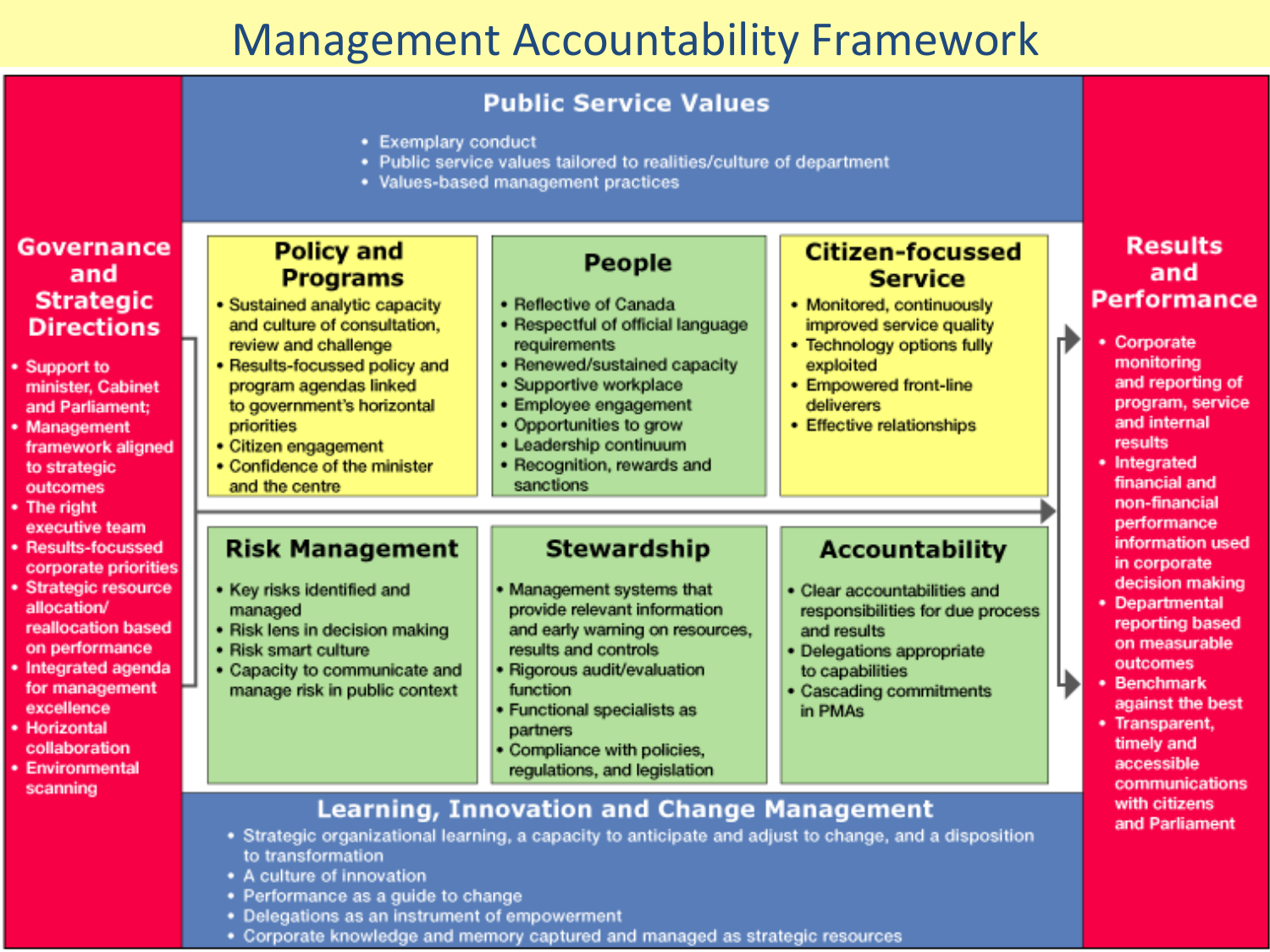# Some Criticisms of MAF...

- Another reporting requirements of central agencies which Clarke & Swan (2005) referred to as 'surreal'
- Non-trivial costs to reporting and coordinating
- Viewed as having become a 'tick-box' exercise
- Potential for improving scores by better reporting as opposed to actually improving performance
- Indicators and lines of evidence shift over time
- Do indicators measure performance under pressure?
- Not independently verified by reviews or audits
- Not considered strategic by DMs; too retrospective?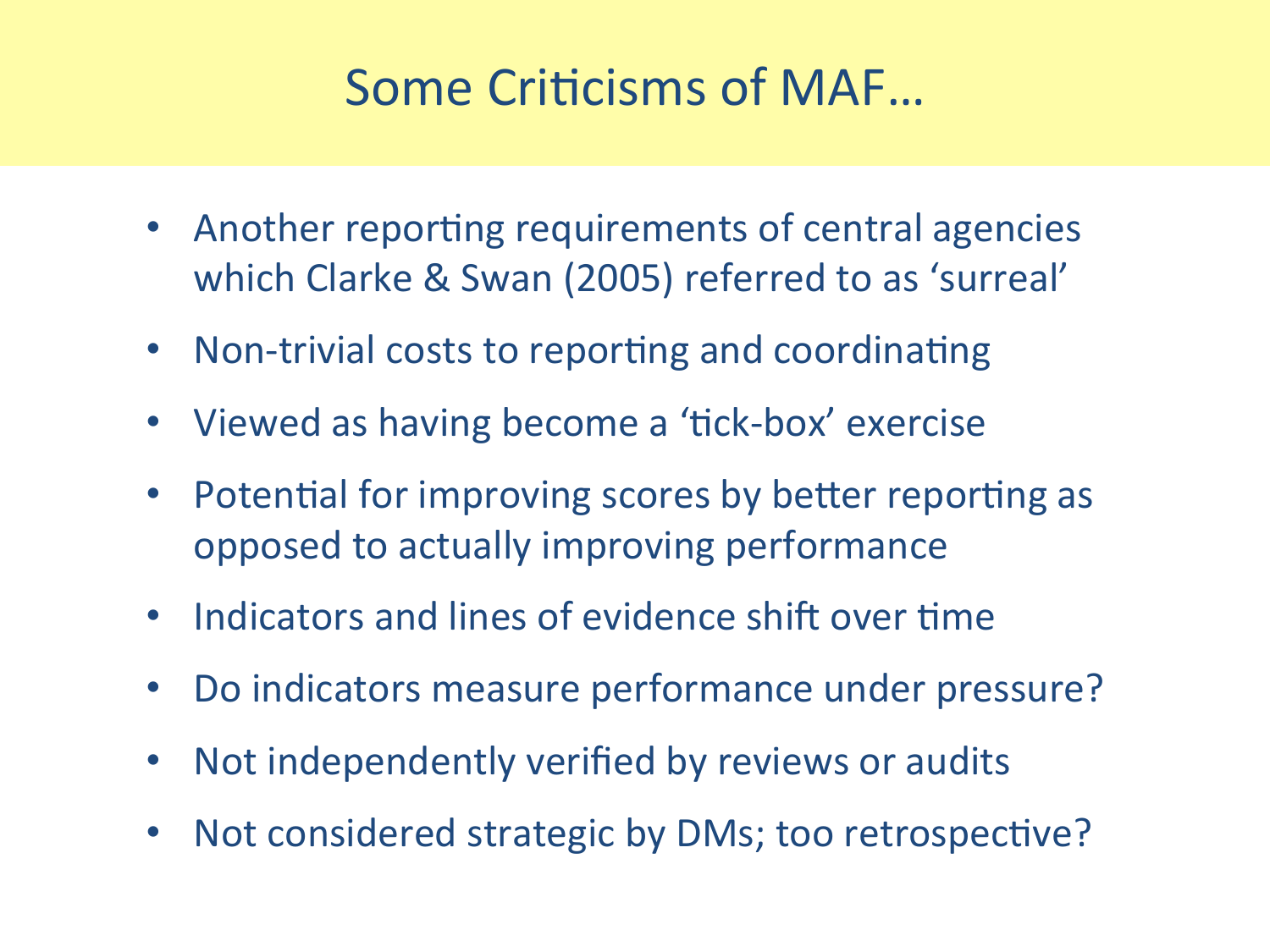## ...But Has Latent Functions and is Unique...

- The MAF portal serves as a data-base for Treasury Board analysts on all facets of the management of departments.
- It assembles DPRs, evaluations, internal audits, as well as external audits and other reports on departments.
- Important resource for the usually high-turnover Treasury Board analysts, who must become 'instant-smart'.
- Leads various secretariats within TBS and across other central agencies to coordinate views on departments and agencies
- Risk profiles of departments emerge from MAF reporting
- Internationally considered an exemplary & unique practice
- Different from undertaking capability reviews (UK, Australia)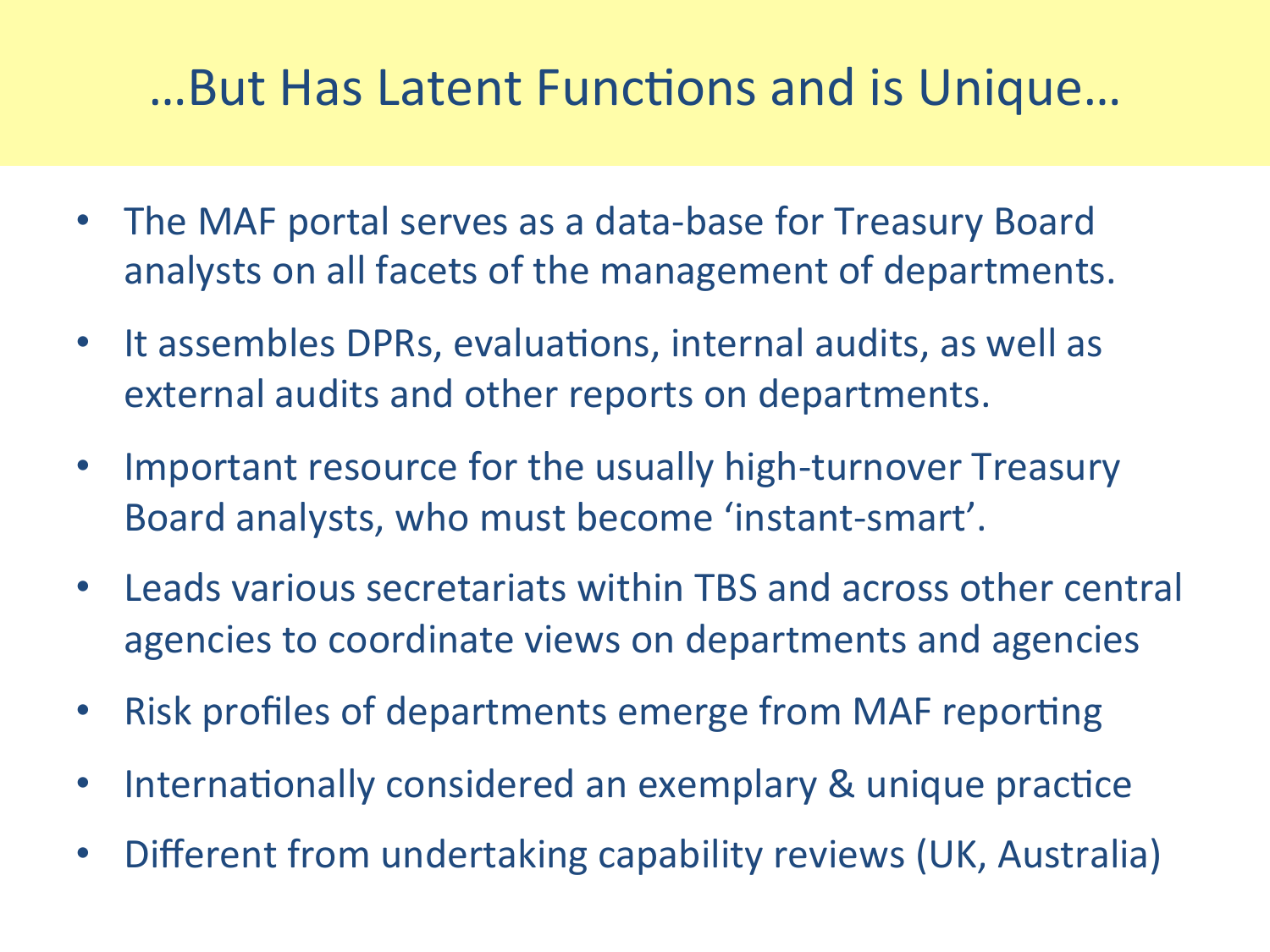## MAF: An Open Government Perspective

- *GoC* and Open Government Partnership  $\rightarrow$  why not live it! Not just about open data; also about relevant information; key signal & symbol; some countries have MoG portals (Norway, Ireland, Germany).
- Why not build a parallel 'open' MAF portal for the public? Most of MAF information is public and accessible through FOI requests; most of the data collected anyhow; qualifies as 'low-hanging fruit'.
- Why not make MAF results more accessible, with a portal *properly linking department/agency MAF and DAC reports?*

For MPs, agents of Parliament, scholars, and observers; more outsiders should understand departments' capacity and health; user orientation!

• Why not have DMs & executive teams engage stakeholders?

Opportunity to assess the effects of multiple, successive, overlapping initiatives on departments and agencies; MAF could have more forwardlooking elements re 'capabilities'; complement to top internal dialogue.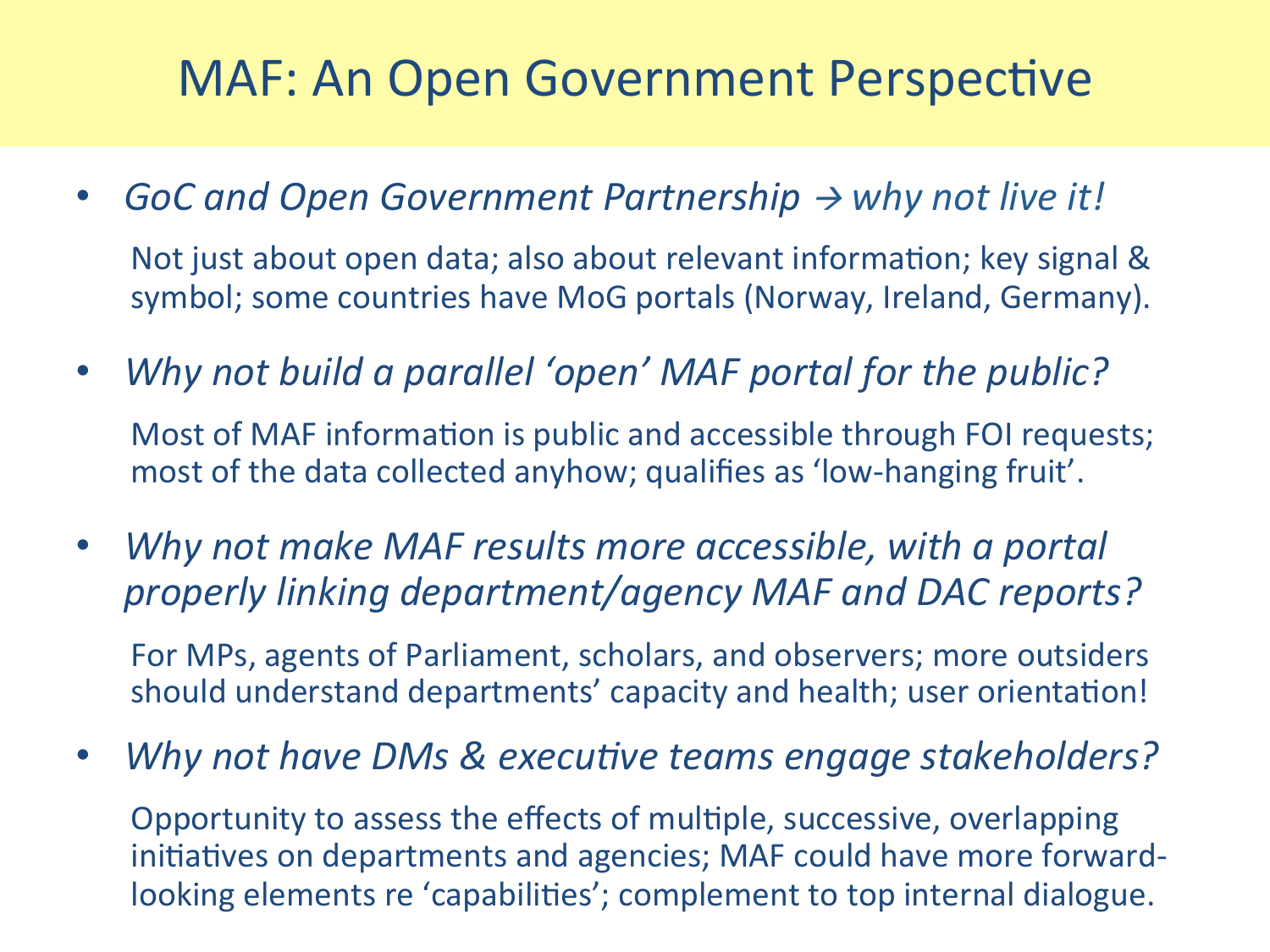## Not That Simple! Some Considerations

- The more 'open' any sort of internal reporting, the more potential for political use of the information
- Does anyone outside government really care about the internal challenges and capacity of departments and agencies?
- How are MAF results connected to results reporting which has long been a priority of governments?
- We already do this with mandated DACs?
- Will outside stakeholders e.g. MPs, staff, reporters, scholars, think tanks  $-$  really use this information?